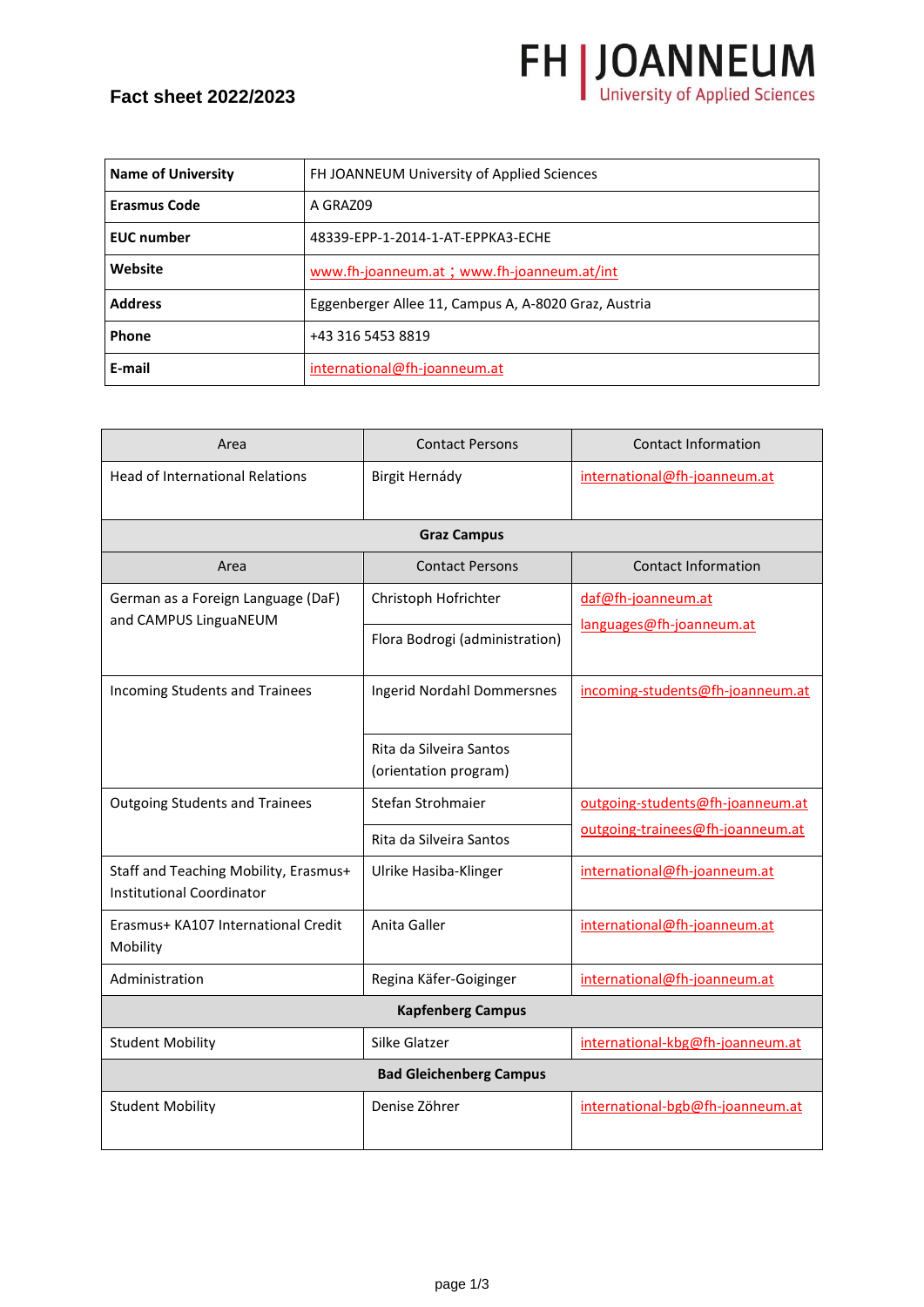## **Fact sheet 2022/2023**



|                                                     | First Semester - Dates                                             | Second Semester - Dates                                            |
|-----------------------------------------------------|--------------------------------------------------------------------|--------------------------------------------------------------------|
| <b>Nomination Deadlines</b>                         | 1 June 2022                                                        | 1 November 2022                                                    |
| Nominations to incoming-<br>students@fh-joanneum.at |                                                                    |                                                                    |
| Intensive German course<br>(optional)               | 12 September – 29 September 2022                                   | $6 - 23$ February 2023                                             |
| Preparatory Social programme<br>(optional)          | 26 September – 30 September 2022                                   | $20 - 24$ February 2023                                            |
| <b>Preparatory administration</b><br>(mandatory)    | 26 September – 29 September 2022                                   | $20 - 23$ February 2023                                            |
| Beginning of classes                                | 03 October 2022 (Health Sciences<br>programmes: 19 September 2022) | 27 February 2023 (Health Sciences<br>programmes: 13 February 2023) |
| End of classes                                      | 6 February 2023                                                    | 03 July 2023                                                       |

| <b>Application Procedure</b> | $\vert$ $\blacksquare$ Online registration and application for exchange students via Mobility |
|------------------------------|-----------------------------------------------------------------------------------------------|
|                              | Online. Further information can be found under: www.fh-                                       |
|                              | joanneum.at/en/international/incoming-students/                                               |

| Level/Courses/Programs<br>offered | ■ Undergraduate (bachelor)<br>Graduate (master)                               |
|-----------------------------------|-------------------------------------------------------------------------------|
|                                   |                                                                               |
| Language course offered for       | We offer German courses at various levels during the semester, beginner       |
| Incoming Students?                | (A1/A2), intermediate (B1/B2) and Advanced (C1), training of                  |
|                                   | reading/writing, listening/speaking, Austria - People and Culture classes (in |
|                                   | German and English), German language film and Business German. Intensive      |

|                             | German and English), German language film and Business German. Intensive<br>German language classes are offered in the month before the semester<br>starts. Details are to be found on our homepage http://www.fh-<br>joanneum.at/daf |
|-----------------------------|---------------------------------------------------------------------------------------------------------------------------------------------------------------------------------------------------------------------------------------|
|                             |                                                                                                                                                                                                                                       |
| Course Information/Syllabus | The homepages of the degree programmes can be accessed through the<br>internet http://www.fh-joanneum.at The syllabus can be found at the<br>departments' pages in the Studies - Contents - Curriculum section.                       |
| Course Load per semester    | 30 ECTS credits is the regular course load; incoming students are required to                                                                                                                                                         |

| Course Load per semester | 30 ECTS credits is the regular course load; incoming students are required to<br>pass at least 15 ECTS credits.                                                                                                                                             |
|--------------------------|-------------------------------------------------------------------------------------------------------------------------------------------------------------------------------------------------------------------------------------------------------------|
| Language of Instruction  | Generally German, though most programs offer lectures in English to<br>incoming students. More information available at https://www.fh-<br>joanneum.at/en/international/study-programmes/                                                                   |
|                          | The Kapfenberg campus offers an English International Study Programme in<br>summer term as well as in fall term. The detailed programme is available at<br>https://fh-joanneum.at/en/international/study-programmes/international-<br>programme-kapfenberg/ |
|                          | The Bad Gleichenberg campus offers an English International Study<br>Programme in summer term as well as in fall term. The detailed programme<br>is available at                                                                                            |
|                          | https://fh-joanneum.at/en/international/study-programmes/international-<br>programme-bad-gleichenberg/                                                                                                                                                      |